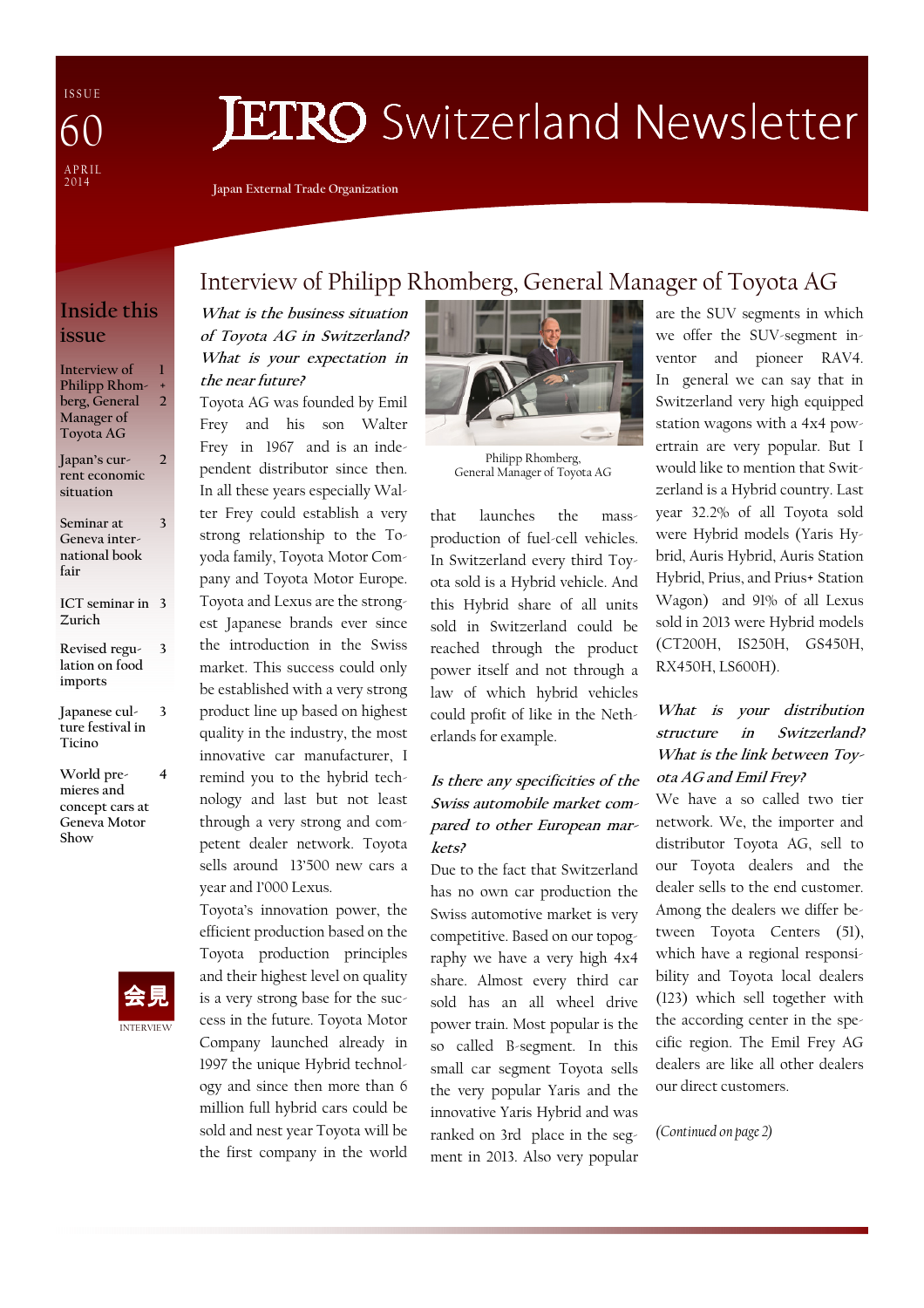## **NTERVIEW** 会見

**SITUATION** 

動向

#### (Continued from page 1)

The Emil Frey AG are 18 Toyota dealers which are mostly located in Switzerland's major cities.

How many people are employed by Toyota AG in Switzerland? We are a team of 83 employees.

#### Could you please introduce some recent Toyota's car models? Do you plan to put soon <sup>a</sup> new model on Swiss market?

I would like to emphasis the all new RAV4, the founder of the SUV -segment and the momentarily best mid size SUV on the market. We offer it with a permanent 4x4 and a very high level of the standard equipment. We offer for example rear view camera and the multi media system Toyota Touch as standard. In Geneva we presented our special Swiss model the RAV4 Style. In our small car line up, I would like to present you

the Yaris and the Yaris Hybrid. Also with the Yaris we offer a special Swiss model, which is fully equipped with a very interesting price proposal – the Yaris Trend! In the mid size segment I would like to introduce the Auris models. Please check all details to this wonderful vehicle on www.toyota.ch.

Interview of Philipp Rhomberg, General Manager of Toyota AG

In September we will introduce the all new Aygo! In short word: Unique, great design, highest safety standard and the best –you can customize it to your own taste! Please check the all new Aygo out on our homepage and sign up to our AYGO news letter! And don't forget due to the unique quality of Toyota we can offer as only volume brand in Switzerland 6 years or 60'000km free service next to our 3 years warranty!

What have been the main attractive points for Toyota's booth at Geneva Motor Show? How suc-

#### cessful was Geneva Motor Show 2014 for Toyota?

The all new Aygo and the Fuel Cell Vehicle as well as our Swiss special Trend models on Yaris and Trend and the RAV4 Style were our highlights in Geneva.

#### Would you like to introduce some events that will take place this year?

We will have as the most important event the above mentioned introduction of the Aygo and our Swiss Trend models. Besides this we would like to mention, that we are Official Car Provider at the European Athletics Championships in August in Zürich and also at the famous Film Festival in Locarno also in August. Furthermore we support the national association Special Olympics, which gives mentally and physically handicapped children a chance to do sports.

## Japan's current economic situation

According to the Bank of Japan (report of March 2014), "Japan's economy has continued to recover moderately, and a front-loaded increase in demand prior to the consumption tax hike has recently been observed" .

As shown on the graph, the average of monthly consumption expenditures per household increased in nominal terms 2.8% in January to ¥ 297,070. Moreover, the consumer price index for Japan

in January 2014 was 100.7 (2010=100), up 1.4% over the year. The seasonally adjusted unemployment rate was 3.7% in January, against 4.2% a year ago.

Japan's economy has also been stimulated by foreign demand: exports rose in February 9.8% over the year to ¥ 5,800 billion. Exports increased 12.5% to Asia, 11.7% to Western Europe and 4.8% to North America.



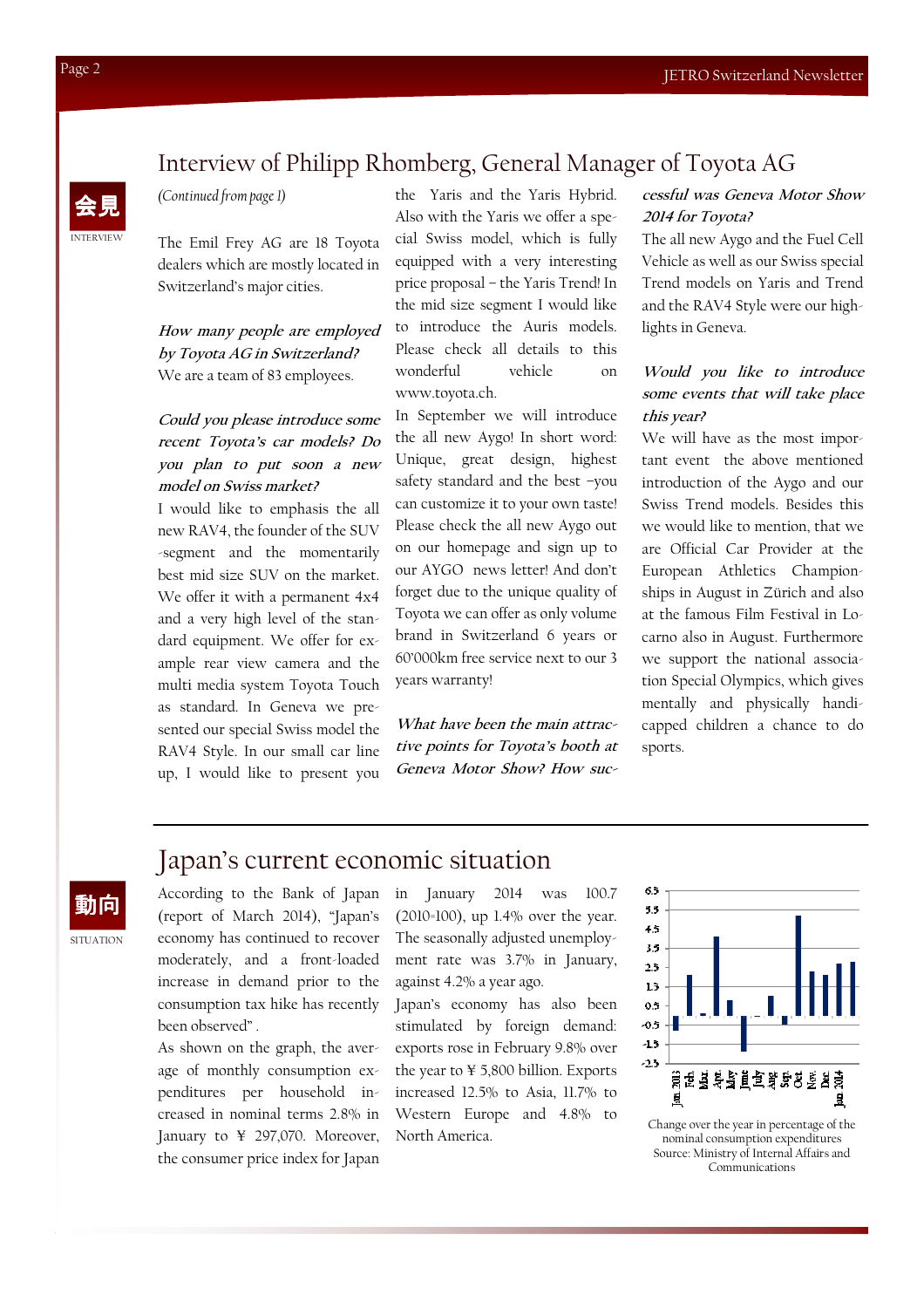JETRO Geneva will co-organize with the Swiss-Japanese Chamber of Commerce (SJCC) an economic seminar at the Geneva Book and Press Fair. It will take place on

Friday, May 2, from 2 pm to 4 pm. In this seminar, Roger Mottini will introduce a book entitled "Switzerland and Japan from 1864 — 2014. 150 Years of Official Relations. 150<sup>th</sup> Anniversary Yearbook". The book is divided into three parts: (1) Mutual Discovery and Perceptions (2) The Economics of Partnership and (3) Special Issues".



## ICT seminar in Zurich



JETRO co-organized a seminar on Information and Communication Technology, with the Swiss Japa-



nese Chamber of Commerce (SJCC) and Switzerland Global Enterprise (SGE). It took place on March 5,

About 30 participants attended this seminar.

2014 in Zurich.

Among the speakers, Sandra Tobler, SGE, outlined the value of the ICT industry in Switzerland.

Yuki Hagihara, Vice-President, Fujitsu, and Wilhelm Petersmann, Managing Director of Fujitsu Technology Solutions AG, introduced the ICT industry in Japan.



ACTIVITY

## 政策

## Revised regulation on food imports

The European Commission revised its regulation on the import of food from Japan. This revised regulation is expected to be introduced in Switzerland as well.

On February 21, 2014, the Standing Committee on the Food Chain and Animal Health (SCoFCAH) endorsed a proposal to revise rules

on import conditions of food and feed originating from Japan following the Fukushima nuclear accident. Existing restrictions for food and feed imports coming from the prefecture Fukushima are maintained whereas control measures have been reviewed for several other prefectures.

The restrictive measures in place have been lifted for 2 prefectures (Tokyo and Kanagawa) and have been eased for 7 other prefectures (Gunma, Ibaraki, Tochigi, Miyagi, Saitama, Iwate and Chiba).

These measures are expected to enter into force from April 1, 2014.

## Japanese culture festival in Ticino



"Japan Matsuri" is a Japanese culture festival taking place in the Italian-speaking part of Switzerland. It will be held in Bellinzone, Ticino, on April 5 and 6.

Participants will have the opportu-

Koto player Miho Yamaji

nity to visit a small market and to buy Japanese typical products, such as accessories, anime, comics, handcraft and tea.

They will also be able to attend concerts, exhibitions, performances, as well as a Cosplay contest.



POLICY